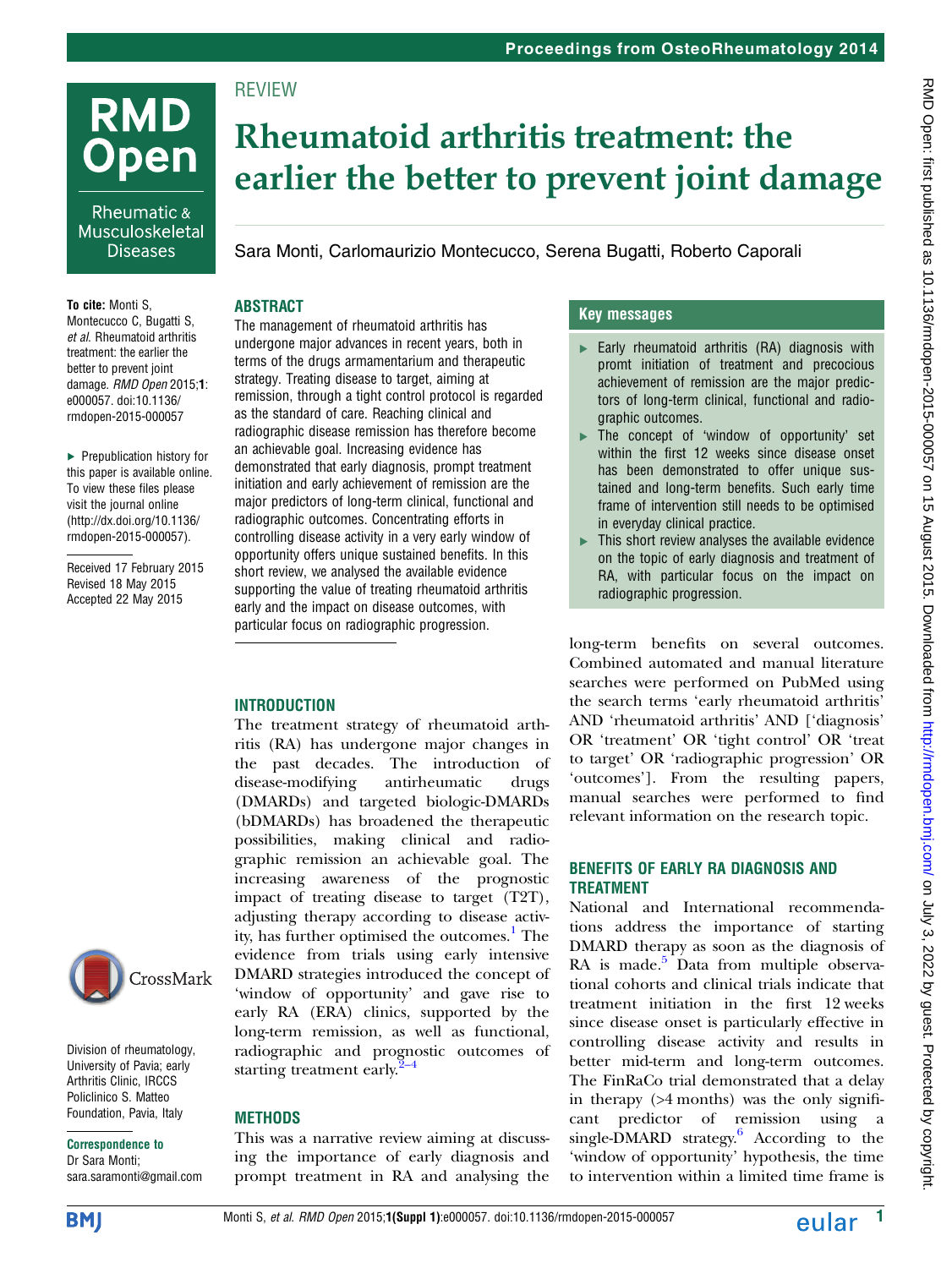associated with a particularly effective response to therapy, resulting in long-term sustained outcomes. A recent study on two large cohorts of patients from early clinics (Leiden Early Arthritis Clinic and ESPOIR) set this critical time point for DMARD introduction to 11.4 weeks from symptoms onset for anticitrullinated protein antibodies (ACPA)-positive RA and 15 weeks for ACPA-negative subjects, supporting the concept of two different pathological subsets of disease. $6$  The primary outcome was conventional synthetic DMARD (csDMARD)-free sustained remission up to 5 years of follow-up, still possible for a minority of patients (11.5% and 5.4% in the 2 cohorts), but that is strictly related to the inflammatory load before treatment is started.<sup>[7](#page-3-0)</sup> Very ERA (VERA), defined as symptom duration  $\leq$ 12 weeks, has also been demonstrated as a predictor of remission in a large multicentre real-life prospective study including 1795 patients. The follow-up analysis up to 12 months was restricted to 481 patients presenting with at least Disease Activity Score (DAS28) moderate disease activity at baseline. DAS28 remission was achieved in 34.3% (ranging 19.5–49%) of patients with RA and was significantly associated with a diagnosis of VERA and an intervention with csDMARDs in the first 12 weeks of disease duration as shown in table 1.<sup>[8](#page-3-0)</sup>

The superiority of functional and structural outcomes is particularly evident not only compared with established RA, but also compared with late ERA characterised by a

| Table 1 Factors predicting 12-month DAS28 remission in<br>a cohort of patients with early arthritis                                                                                                                                                                                                                                                                                                                                            |                     |
|------------------------------------------------------------------------------------------------------------------------------------------------------------------------------------------------------------------------------------------------------------------------------------------------------------------------------------------------------------------------------------------------------------------------------------------------|---------------------|
| <b>Population of general characteristics</b>                                                                                                                                                                                                                                                                                                                                                                                                   |                     |
| Total number of pts with ERA                                                                                                                                                                                                                                                                                                                                                                                                                   | 481                 |
| Total number of pts with VERA                                                                                                                                                                                                                                                                                                                                                                                                                  | 148 (30.8)          |
| Remission after 12 months; n (%)                                                                                                                                                                                                                                                                                                                                                                                                               | 165 (34.3)          |
| Erosive disease; n (%)                                                                                                                                                                                                                                                                                                                                                                                                                         | 168 (34.9)          |
| csDMARDs only; n (%)                                                                                                                                                                                                                                                                                                                                                                                                                           | 329 (68.4)          |
| bDMARDs; $n$ $(\%)$                                                                                                                                                                                                                                                                                                                                                                                                                            | 152 (31.6)          |
| VERA pts; $n$ $(\%)$                                                                                                                                                                                                                                                                                                                                                                                                                           | 105 (21.82)         |
| csDMARDs only among VERA pts;                                                                                                                                                                                                                                                                                                                                                                                                                  | 95 (90.5)           |
| $n (\%)$                                                                                                                                                                                                                                                                                                                                                                                                                                       |                     |
| bDMARDs among VERA pts; n (%)                                                                                                                                                                                                                                                                                                                                                                                                                  | 10(9.5)             |
| Multivariate analysis model predicting remission                                                                                                                                                                                                                                                                                                                                                                                               |                     |
| Variable                                                                                                                                                                                                                                                                                                                                                                                                                                       | OR (95% CI)         |
| DAS28 t0 $< 5.1$                                                                                                                                                                                                                                                                                                                                                                                                                               | 1.54 (0.94 to 2.51) |
| HAQ t <sub>0</sub> $<$ 1.5                                                                                                                                                                                                                                                                                                                                                                                                                     | 1.29 (0.75 to 2.23) |
| <b>VERA</b>                                                                                                                                                                                                                                                                                                                                                                                                                                    | 2.03 (1.25 to 3.30) |
| Anti-CCP positive                                                                                                                                                                                                                                                                                                                                                                                                                              | 1.39 (0.94 to 2.07) |
| Erosions t0                                                                                                                                                                                                                                                                                                                                                                                                                                    | 0.47 (0.29 to 1.08) |
| DMARD in the first 3 months                                                                                                                                                                                                                                                                                                                                                                                                                    | 1.65 (1.06 to 2.55) |
| Significant results are shown in bold.<br>Analysis restricted to patients with ERA with a baseline moderate-<br>high disease activity (n=481). (Adapted from Gremese <i>et al</i> ) $^8$<br>bDMARDs, biologic disease-modifying anti-rheumatic drugs, CCP,<br>cyclic citrullinated protein; csDMARDs, conventional<br>synthetic-DMARDs, DAS28, disease activity score in 28 joints;<br>ERA, early rheumatoid arthritis; HAQ, health assessment |                     |

questionnaire; pts, patients; t0, baseline; VERA, very ERA.

median symptom duration of 12 months, even if still classifiable within the relatively flexible definition of early arthritis.<sup>9</sup> A delayed rheumatological referral  $(\geq 12$  weeks) has been associated with a long-term impact, leading to an HR of 1.87 for not achieving DMARD-free remission and a 1.3 times higher rate of joint destruction over 6 years. Unfortunately, despite the robust-evidence supporting the relevance of a window of opportunity, only 31% of patients with RA were assessed <12 weeks in a real-life setting of 1674 patients with early arthritis.<sup>[10](#page-3-0)</sup> A meta-analysis of 18 available randomised controlled trials (RCT) also reported that prolonged symptom duration before DMARD treatment initiation is independently associated with radiographic progression and a lower chance on DMARD-free sustained remission.<sup>[11](#page-3-0)</sup> Data from the ESPOIR cohort including 661 patients with early arthritis have stressed the favourable effect of very early DMARD initiation, within 3 months from diag-nosis, in reducing [12](#page-3-0)-month radiographic progression.<sup>12</sup>

Some authors argue that, when dealing with such precocious disease, there might be some degree of overdiagnosis for patients whose disease would eventually resolve without DMARDs; however, this risk has been demonstrated to be very low: 8% with 2010 European League Against Rheumatism–American College of Rheumatology (EULAR/ACR) criteria for RA compared to  $2\%$  with 1987 criteria.<sup>[13](#page-3-0)</sup> In 2013, erosive disease, highly specific of RA, has been finally defined as a radiographic erosion involving at least three separate joints in the hands, wrists and feet, allowing a better diagnostic confidence.<sup>[13](#page-3-0)</sup> Moreover, among patients with  $ERA/$ undifferentiated arthritis, a score of the 2010 ACR/ EULAR criteria sufficient to classify RA has been demonstrated to select patients with worse clinical outcome and more radiographic progression, therefore needing aggressive treatment.<sup>[14](#page-3-0)</sup> The risk of misclassifying other conditions such as palindromic rheumatism is also low as far as the diagnosis of RA is committed to an expert rheumatologist. Palindromic rheumatism is a recognised clinical entity that is typically monoarticular, with a very short duration of attacks (in the majority of cases less than 48 h and always shorter than a week). With such a presentation, it is quite unlikely that a patient would either fulfil RA classification criteria or be diagnosed with RA. The frequency of palindromic rheumatism is far lower than that of RA and has been estimated to be one-twentieth that of RA, making misclassification less probable. Moreover, the condition may preclude the onset of other rheumatic conditions, especially RA, in a significant proportion of patients, particularly when ACPA or rheumatoid factor is detected.<sup>15</sup>

#### BENEFITS OF ACHIEVING REMISSION WITH A T2T AND TIGHT CONTROL STRATEGY

Further evidence that the strategy is sometimes more important than the agent used to treat RA comes from a number of RCT supporting the T2T and tight control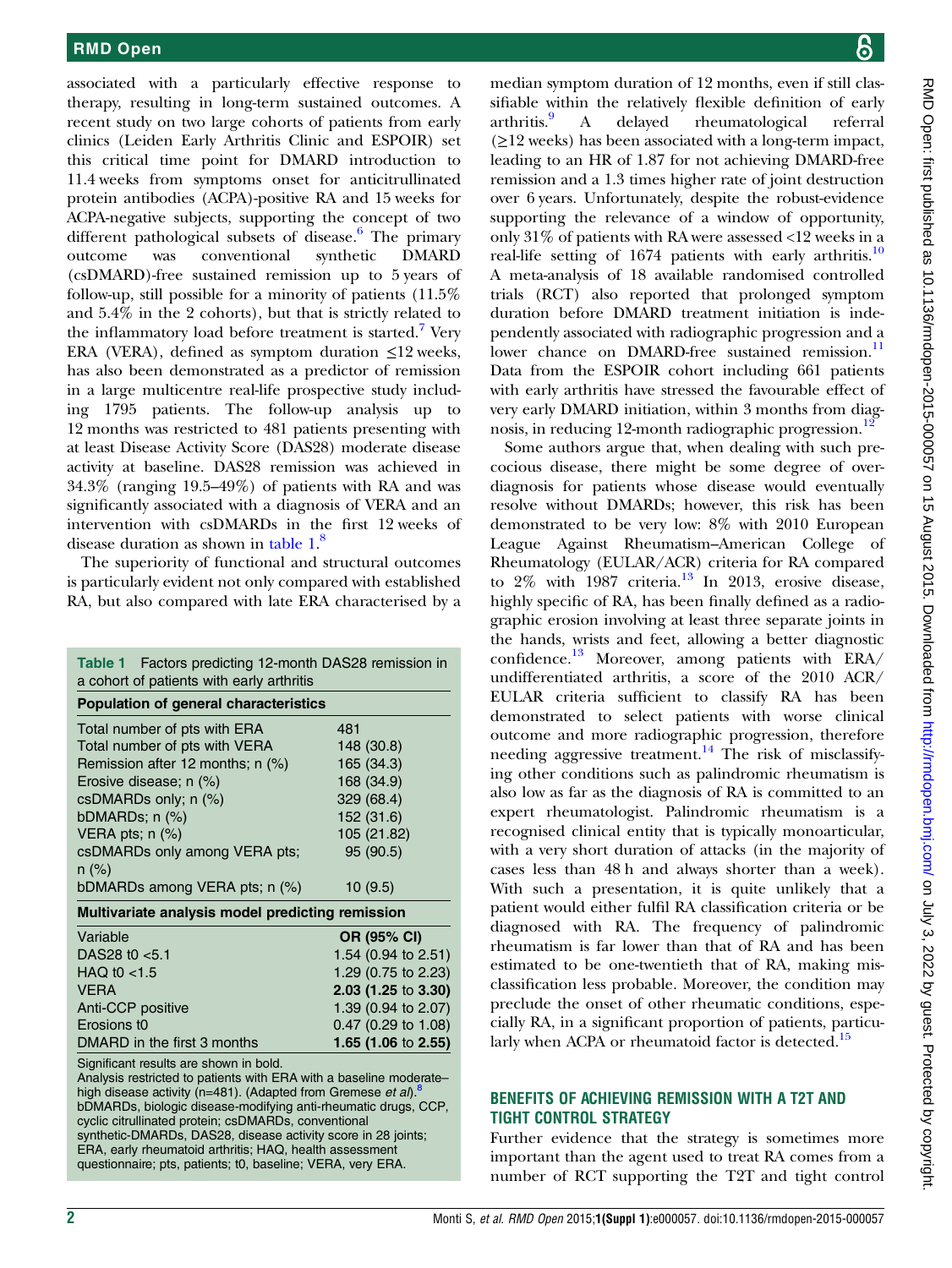Proceedings from OsteoRheumatology 2014

<span id="page-2-0"></span>approach.<sup>[12 13](#page-3-0)</sup> The TICORA study analysed the differences between a sustained, tight control, DAS-driven approach to RA compared with clinical routine outpatient care, reporting an EULAR good response in 82% of patients in the intensive care group compared with 44% in the control group. An intensive management of RA also resulted in reduced radiographic progression (change in the total sharp radiographic score of 4.5 vs 8.5), physical function and quality of life, with no additional costs. The CAMERA trial also demonstrated the superiority of an intensive methotrexate (MTX) regimen with the T2T and tight control approach in ERA (<1 year disease duration) in reaching remission compared to usual care (DAS28-remission rate  $50\%$  vs  $37\%$ ).<sup>[16](#page-4-0)</sup> The recently licensed EULAR guidelines state that treatment should be aimed at reaching a target of remission or low disease activity in every patient, following strict (every 1–3 months) clinical monitoring and adjusting therapy according to disease activity. Prognostic factors are important in adapting step-up treatment to bDMARDs. An overview of a large inception cohort from 1989 to 2009 investigating the improvement in outcomes related to the new treatment strategy reported significantly decreased disease activity and joint damage progression, increased functional ability (Health Assessment Questionnaire -HAQ) and fewer orthopaedic interventions.<sup>[17](#page-4-0)</sup> Real-life data on early arthritis cohorts have demonstrated remission rates as high as those achieved in RCT following a tight control protocol aiming at remission (DAS28-remission 55% vs 30% in usual care).<sup>[18](#page-4-0)</sup> Achieving clinical remission, regardless of the criterion used to define it (ACR/EULAR, Simplified Disease Activity Index (SDAI), DAS28), is indeed associated with a better control of disease, both in terms of functional disability and objectivable synovitis

with power doppler positivity at sonographic evaluation, known to correlate with radiographic progression.<sup>[19](#page-4-0)</sup> A recent Italian rheumatologists' survey on the acceptance of the T2T recommendations reported a high level of knowledge and agreement with the guidelines statements, confirming that this is becoming a consolidated standard of care also in everyday clinical practice. $20$ 

#### BENEFITS OF REACHING THE TARGET OF REMISSION EARLY

As mentioned above, early diagnosis with prompt treatment initiation and a tight control follow-up aiming at remission should be regarded as the standard of care in the management of RA. Evidence has also demonstrated that the timing to achieve remission has a fundamental prognostic role: earlier time to remission predicts sustained clinical remission in ERA. Sustained remission represents the desired goal, being associated with longterm improvement of quality of life, physical function and reduced radiographic progression.<sup>[21](#page-4-0)</sup> Long-term persistence of remission is possible in about half of the patients meeting remission criteria[.21 22](#page-4-0) Predictive factors of reduced rates of sustained remission have been identified in female sex, greater pain, lack of initial DMARD therapy and older age.<sup>21</sup>  $^{22}$  A shorter time to remission has been a consistent and strong determinant of sustained remission. Schipper et al demonstrated that earlier time to remission is the strongest predictor of sustainability over a 20-year period, regardless of the type of treat-ment.<sup>[22](#page-4-0)</sup> Disease duration is among the most relevant factors affecting the likelihood of patients' response to treatment,<sup>[19 20](#page-4-0)</sup> even when bDMARDs are prescribed.<sup>23 24</sup> In ERA (diagnosis of RA with symptoms duration  $\langle 12 \rangle$ months), low-dose prednisone comedication has been reported to be associated with earlier disease activity



Radiographic progression according to early EULAR response

Figure 1 The effect of early response to treatment on 5-year follow-up of radiographic progression rate. Adapted from Bakker et  $a^{28}$  $a^{28}$  $a^{28}$  (EULAR, European League Against Rheumatism; SHS, Sharp van der Heijde score, median values).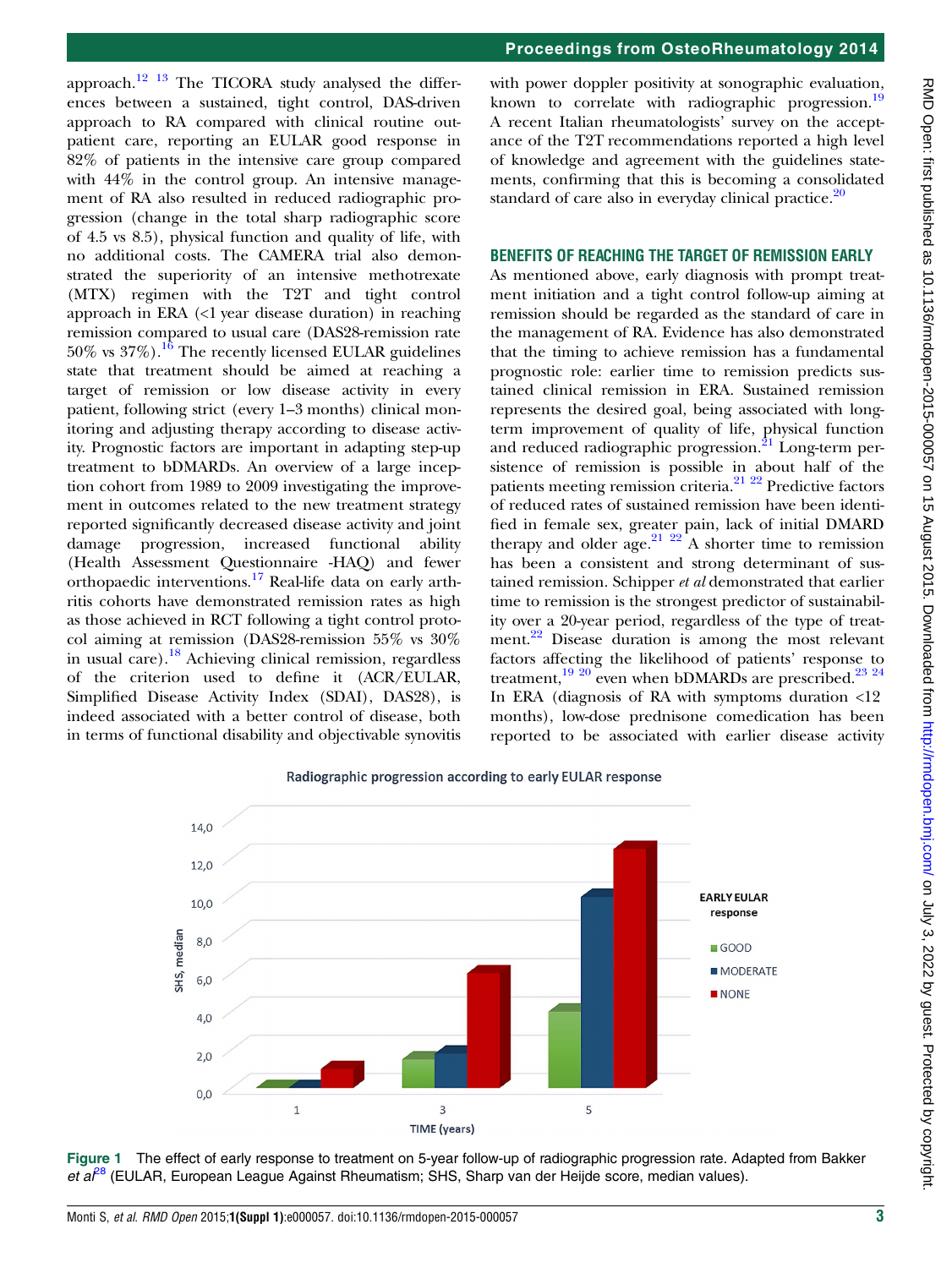<span id="page-3-0"></span>control, higher rates of clinical remission and a more stable and sustained remission over time. $^{25}$  $^{25}$  $^{25}$  Early remission significantly affects long-term outcomes. The 11-year results of the FIN-RACo trial showed that treating ERA with traditional DMARDs, targeting to remission and with tight clinical control results in low radiological progression in most patients; interestingly, long-term radiographic progression (Larsen score) up to 11 years of follow-up was significantly lower in patients reaching remission in the first year of treatment. $26$  Data from the CAMERA study also confirmed how early clinical response to MTX treatment can affect 5-year clinical and radiographic (Sharp-van der Heijde score) outcomes<sup>[27](#page-4-0)</sup> (fi[gure 1\)](#page-2-0). The same clinical, functional and structural outcomes, with a strict connection between time to treatment response and long-term benefits, have been reported for several bDMARDs.[28](#page-4-0)–<sup>30</sup> Real-life data from ERA patients recruited in the ESPOIR cohort (<6 months of disease duration with a certain of probable RA clinical diagnosis) and treated according to the standard of care with csDMARDs and/or bDMARDs, confirm the long-term detrimental effects of failing to reach good disease control during the first 12 months. Indeed, persistent moderate disease activity during the first year of disease is associated with greater radiographic progression at 3 years, increased HAQ up to 5 years, five-time increase in missed workdays and approximately a 10-fold smaller chance of achieving clinical remission in the long term $^{24}$  $^{24}$  $^{24}$ 

Striving to early remission in RA also empowers further, more comprehensive implications. Rapid induction of remission is essential to maintain workability in patients with ERA; remission in the first year is an independent predictor of preserved working capacity and social productivity in the future. $27$  Studies investigating functional ability and health-related quality of life have also found the advantage of early remission in guaranteeing better or even normalised outcomes.<sup>[31](#page-4-0)</sup> Early treatment resulting in tight inflammation control and remission, also in the ERA setting, is strictly associated with improvement in cardiovascular risk and reduction of cardiovascular morbidity.<sup>32–[34](#page-4-0)</sup> Results from the Norfolk Arthritis Register demonstrated that early and sustained remission is associated with improved survival. Achievement of remission within the first 3 years of disease determined a fall of about 30% in the risk of all-cause mortality. Lowest risk of death was associated with the earliest and most persistent status of remission.[35](#page-4-0)–[37](#page-4-0)

#### **CONCLUSIONS**

It is highly consistent throughout the available literature that early diagnosis, prompt treatment initiation and early achievement of the desirable target of remission in RA offer a unique opportunity to change the course of disease, ameliorating all functional, radiographic, socioeconomic and prognostic outcomes.

Contributors All coauthors actively participated in the conception and design of the article and gave final approval of the submitted manuscript. SM and RC drafted the manuscript. RC, SB and CM revised it critically.

Competing interests None declared.

Ethics approval This study did not involve human subjects.

Provenance and peer review Commissioned; externally peer reviewed.

Data sharing statement No additional data are available.

Open Access This is an Open Access article distributed in accordance with the Creative Commons Attribution Non Commercial (CC BY-NC 4.0) license, which permits others to distribute, remix, adapt, build upon this work noncommercially, and license their derivative works on different terms, provided the original work is properly cited and the use is non-commercial. See: [http://](http://creativecommons.org/licenses/by-nc/4.0/) [creativecommons.org/licenses/by-nc/4.0/](http://creativecommons.org/licenses/by-nc/4.0/)

#### **REFERENCES**

- Smolen JS, Aletaha D, Bijlsma JWJ, et al. Treating rheumatoid arthritis to target: recommendations of an international task force. [Ann Rheum Dis](http://dx.doi.org/10.1136/ard.2009.123919) 2010;69:631–7.
- 2. Möttönen T, Hannonen P, Leirisalo-Repo M, et al. Comparison of combination therapy with single-drug therapy in early rheumatoid arthritis: a randomised trial. FIN-RACo trial group. Lancet 1999;353:1568–73.
- 3. Mäkinen H, Kautiainen H, Hannonen P, et al. Sustained remission and reduced radiographic progression with combination disease modifying antirheumatic drugs in early rheumatoid arthritis. J Rheumatol 2007;34:316–21.
- De Cock D, Vanderschueren G, Meyfroidt S, et al. Two-year clinical and radiologic follow-up of early RA patients treated with initial step up monotherapy or initial step down therapy with glucocorticoids, followed by a tight control approach: lessons from a cohort study in daily practice. [Clin Rheumatol](http://dx.doi.org/10.1007/s10067-013-2398-9) 2014;33:125-30.
- 5. Smolen JS, Landewé R, Breedveld FC, et al. EULAR recommendations for the management of rheumatoid arthritis with synthetic and biological disease-modifying antirheumatic drugs: 2013 update. [Ann Rheum Dis](http://dx.doi.org/10.1136/annrheumdis-2013-204573) 2014;73:492–509.
- 6. Möttönen T, Hannonen P, Korpela M, et al. Delay to institution of therapy and induction of remission using single-drug or combination-disease-modifying antirheumatic drug therapy in early rheumatoid arthritis. [Arthritis Rheum](http://dx.doi.org/10.1002/art.10135) 2002;46:894–8.
- 7. Van Nies J a. B, Tsonaka R, Gaujoux-Viala C, et al. Evaluating relationships between symptom duration and persistence of rheumatoid arthritis: does a window of opportunity exist? Results on the Leiden Early Arthritis Clinic and ESPOIR cohorts. Ann Rheum Dis 2015; epub ahead of print.
- 8. Gremese E, Salaffi F, Bosello SL, et al. Very early rheumatoid arthritis as a predictor of remission: a multicentre real life prospective study. [Ann Rheum Dis](http://dx.doi.org/10.1136/annrheumdis-2012-201456) 2013;72:858-62.
- Nell VPK, Machold KP, Eberl G, et al. Benefit of very early referral and very early therapy with disease-modifying anti-rheumatic drugs in patients with early rheumatoid arthritis. **[Rheumatol Oxf Engl](http://dx.doi.org/10.1093/rheumatology/keh199)** 2004;43:906–14.
- 10. Van der Linden MPM, le Cessie S, Raza K, et al. Long-term impact of delay in assessment of patients with early arthritis. [Arthritis](http://dx.doi.org/10.1002/art.27692) [Rheum](http://dx.doi.org/10.1002/art.27692) 2010;62:3537–46.
- 11. Van Nies J a. B, Krabben A, Schoones JW, et al. What is the evidence for the presence of a therapeutic window of opportunity in rheumatoid arthritis? A systematic literature review. [Ann Rheum Dis](http://dx.doi.org/10.1136/annrheumdis-2012-203130) 2014;73:861–70.
- 12. Lukas C, Combe B, Ravaud P, et al. Favorable effect of very early disease-modifying antirheumatic drug treatment on radiographic progression in early inflammatory arthritis: Data from the Étude et Suivi des polyarthrites indifférenciées récentes (study and followup of early undifferentiated polyarthritis). [Arthritis Rheum](http://dx.doi.org/10.1002/art.30371) 2011;63:1804–11.
- 13. Cader MZ, Filer A, Hazlehurst J, et al. Performance of the 2010 ACR/EULAR criteria for rheumatoid arthritis: comparison with 1987 ACR criteria in a very early synovitis cohort. [Ann Rheum Dis](http://dx.doi.org/10.1136/ard.2010.143560) 2011;70:949–55.
- 14. Van der Heijde D, van der Helm-van Mil AHM, Aletaha D, et al. EULAR definition of erosive disease in light of the 2010 ACR/ EULAR rheumatoid arthritis classification criteria. [Ann Rheum Dis](http://dx.doi.org/10.1136/annrheumdis-2012-202779) 2013;72:479–81.
- 15. Mueller RB, Schiff M, Kaegi T, et al. The new 2010 ACR/EULAR criteria as predictor of clinical and radiographic response in patients with early arthritis. *[Clin Rheumatol](http://dx.doi.org/10.1007/s10067-014-2737-5)* 2015;34:51-9.